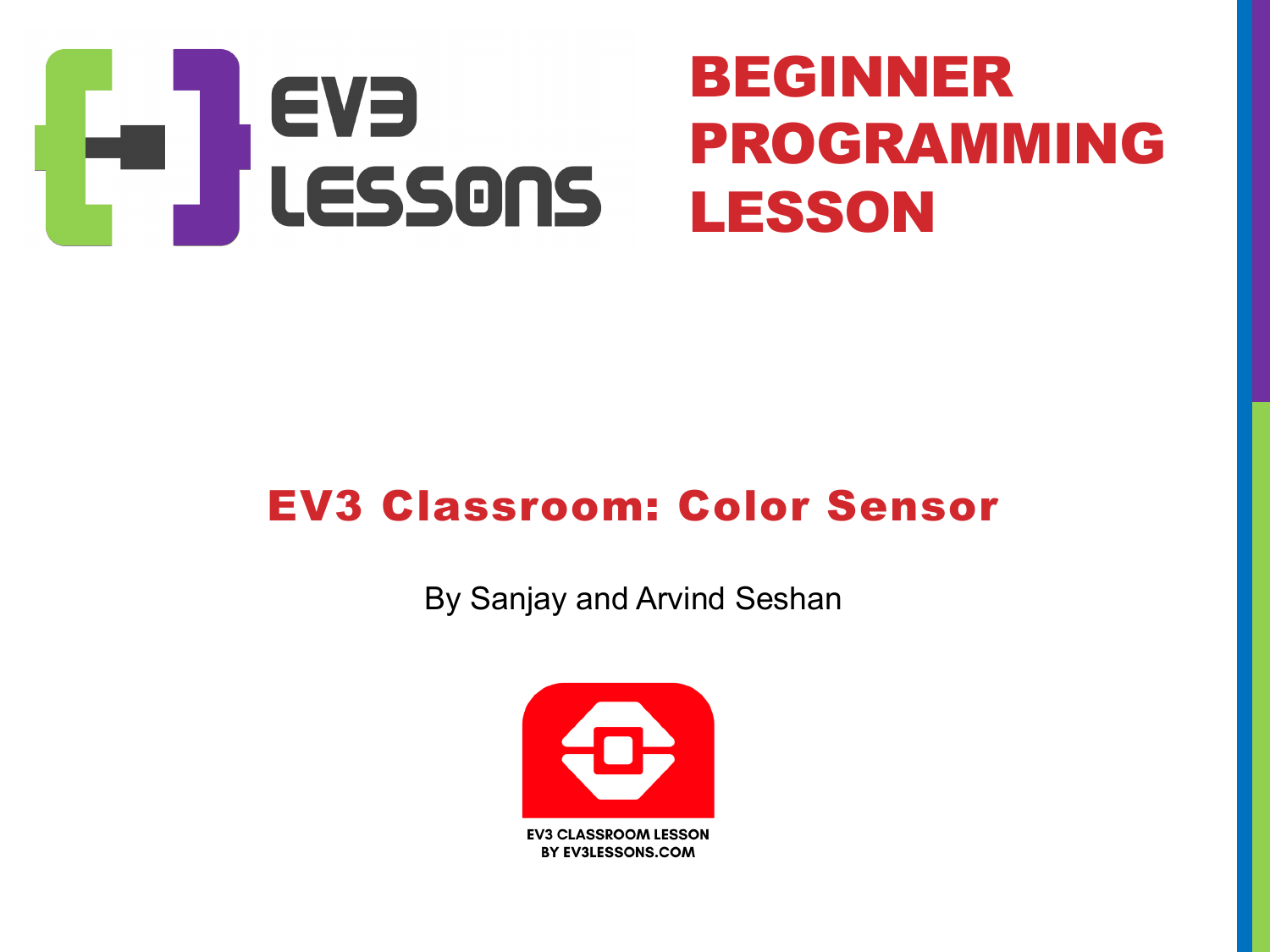### LESSON OBJECTIVES

- **1. Learn how to use the Color Sensor**
- **2. Learn about Coast and Brake**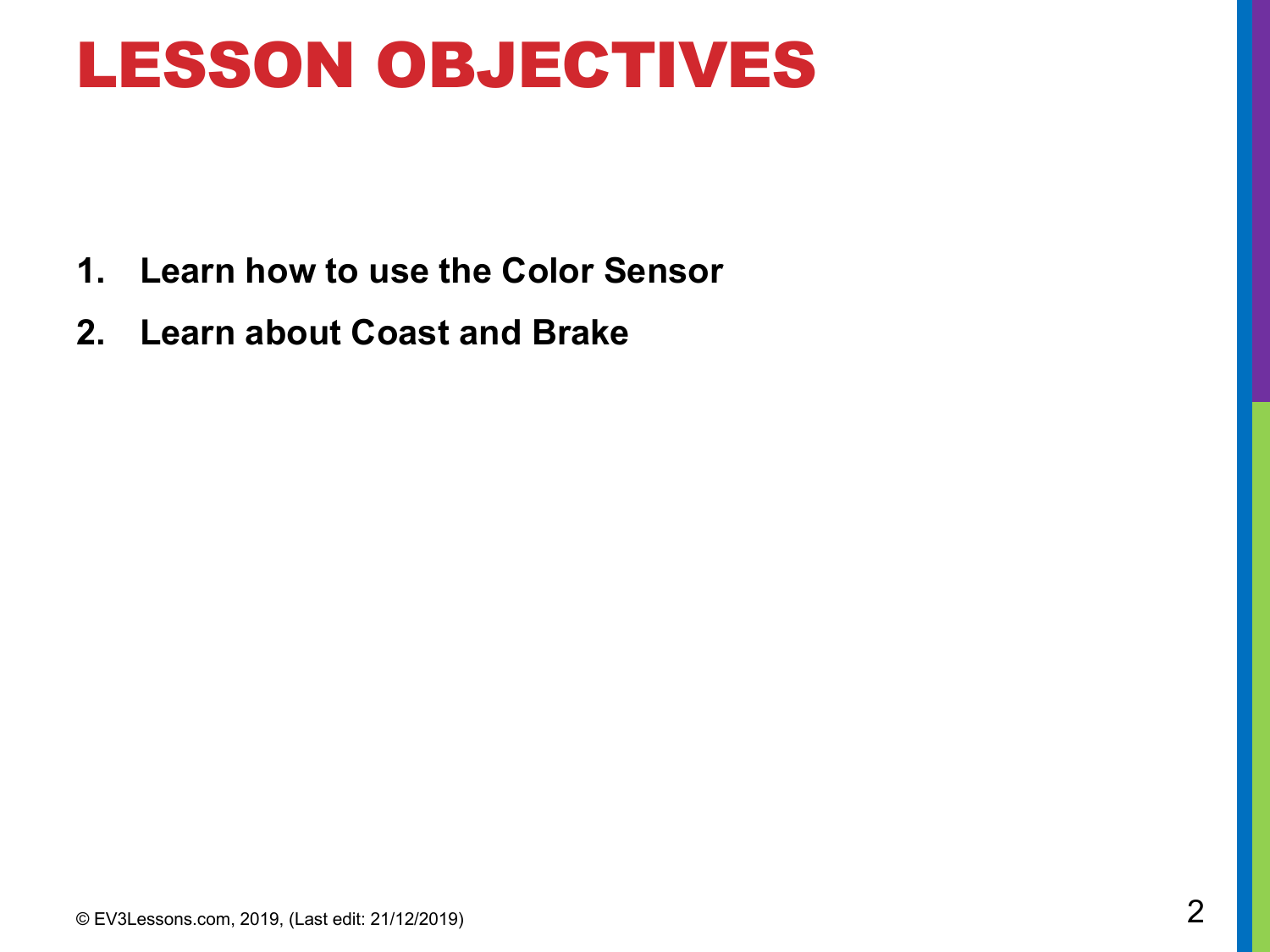# WHAT IS A SENSOR?

- A sensor lets an EV3 program measure and collect data a **is surroundings**
- **The EV3 sensors include:**
	- Color measures color and darkness
	- Gyro measures rotation of robot
	- Ultrasonic [measures distance to nearby su](http://www.ucalgary.ca/IOSTEM/files/IOSTEM/media_crop/44/public/sensors.jpg)rfaces
	- Touch measures contact with surface
	- Infrared measures IR remote's signals

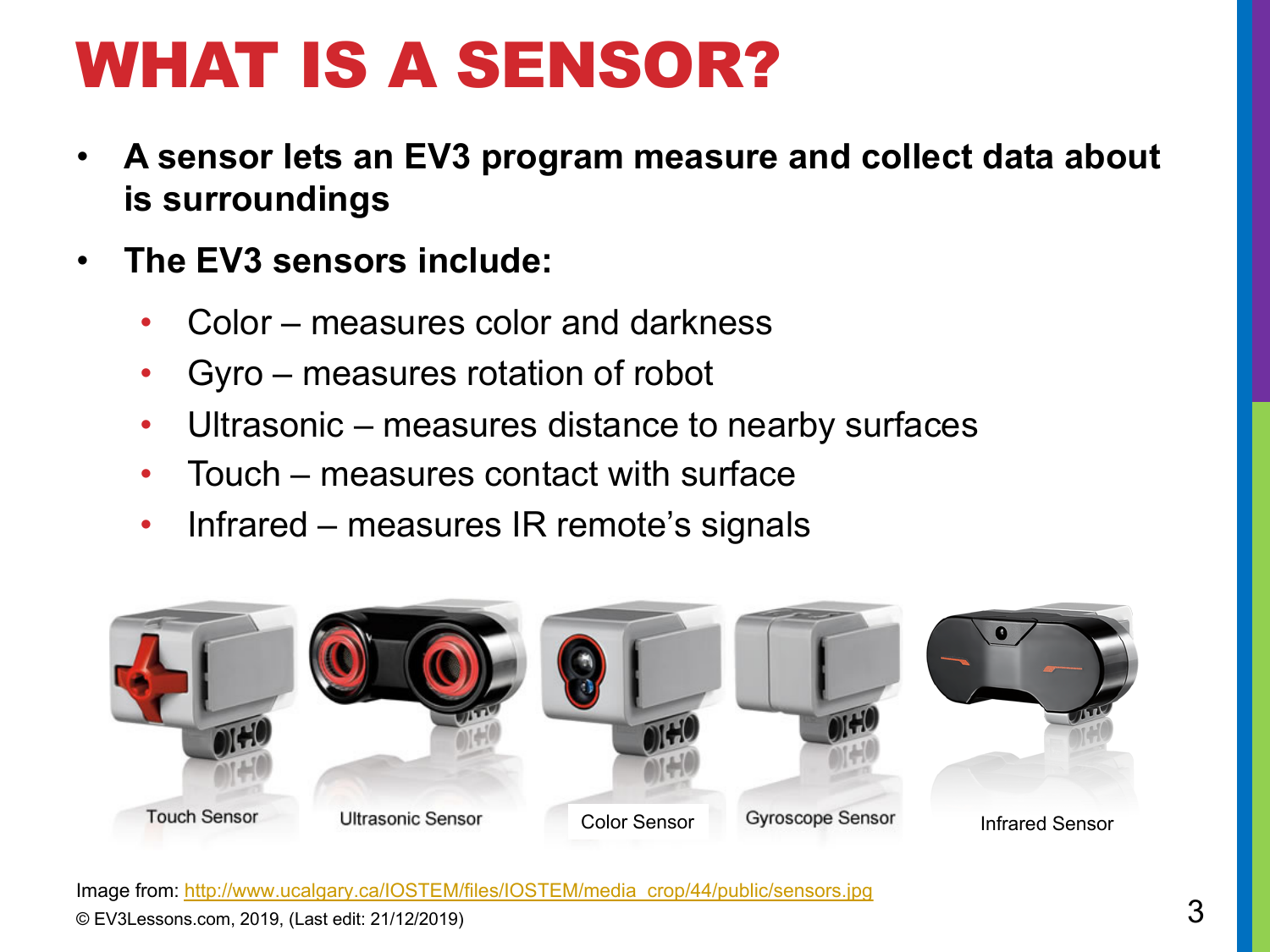## WHAT IS THE COLOR SENSOR?

- What are they? Sensors that detect the intensity of light that enters it
- Three modes: Color, Reflected Light Intensity and Ambient Light **Intensity** 
	- **Color Mode:** Recognizes 7 colors (black, brown, blue, green, yellow, red, white) and No Color
	- **Reflected Light:** Measures the intensity of the light reflected back from a lamp that emits a red light. (0=very dark and 100=very light)
	- **Ambient Light:** Measures the strength of the light that enters the sensor from the environment. (0=very dark and 100=very light)
- USES:
	- Move until a line, Follow a line, Find a color
	- Play a game using the color sensor



#### We will use COLOR MODE in this Lesson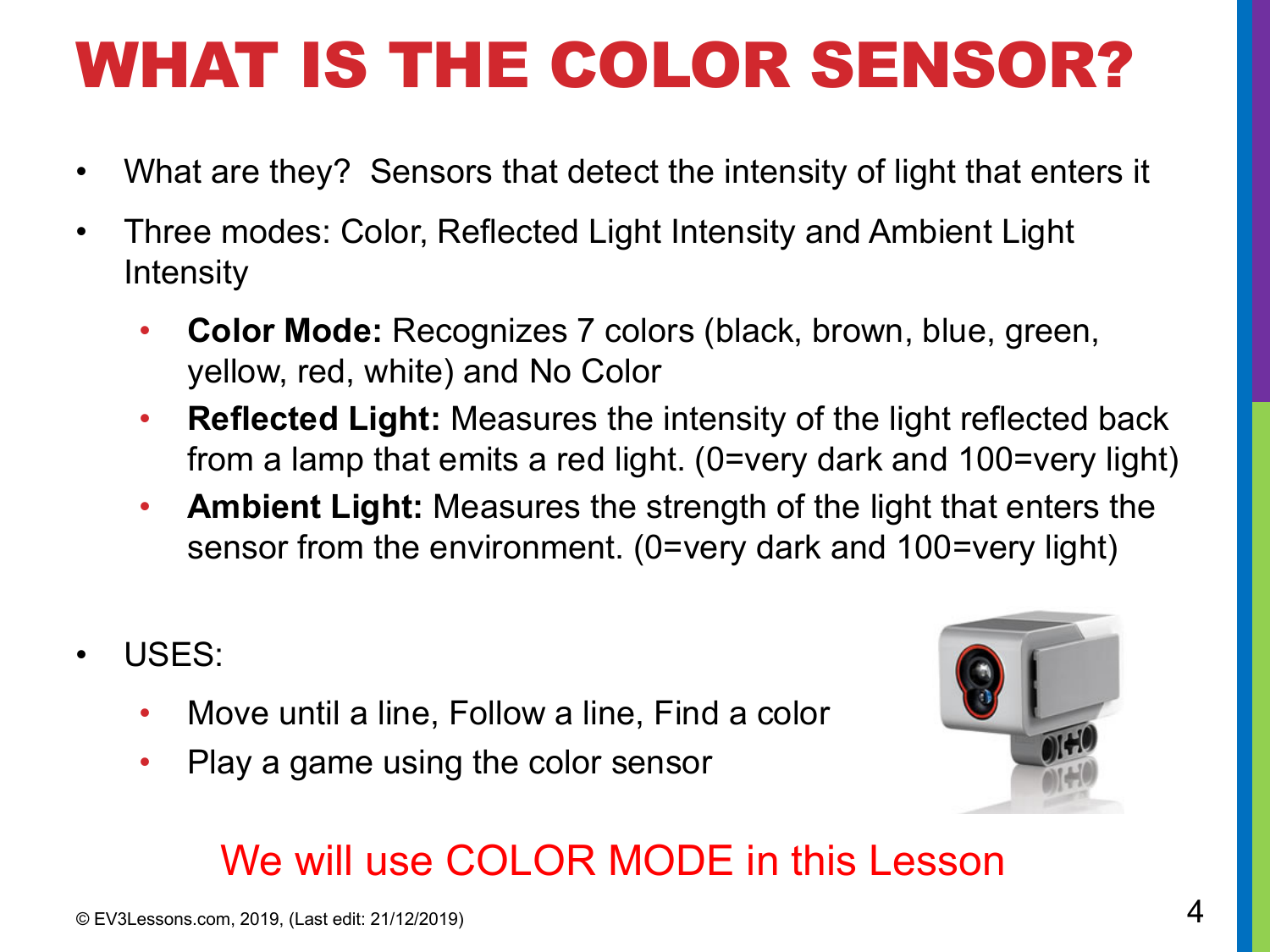# ANOTHER MOVE STEERING TIP: HOLD POSITION OR FLOAT?

- Something more about the Move Steering Block
- You will notice you have an option to HOLD POSITION or FLOAT. This is the same as BRAKE and COAST in EV3-G.
- Float will make the motors keep moving. Hold Position makes the motors stop immediately.
- Which do you use to stop EXACTLY on a colored line?

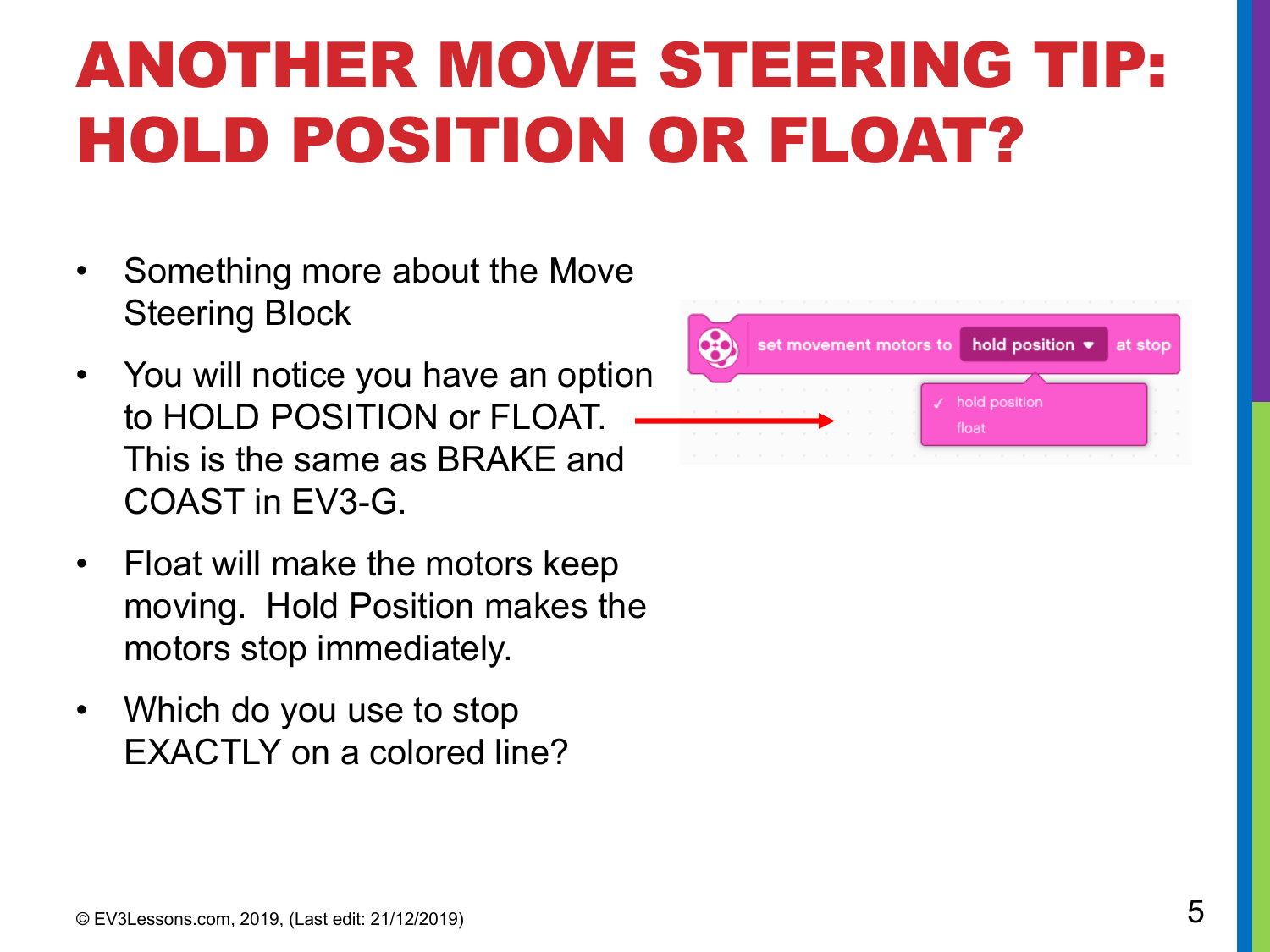# COLOR SENSOR CHALLENGE

**Make the robot move up to a green line using the color sensor.**

**Step 1: Set up motors (e.g. hold position or float)**

**Step 2: Start Driving**

**Step 3: Wait for the color sensor to detect green using the Wait Until Color Is block**

**Step 4: Stop motors**

Hint: You will use Move Steering (think about motor on and off) and Wait for "Color"

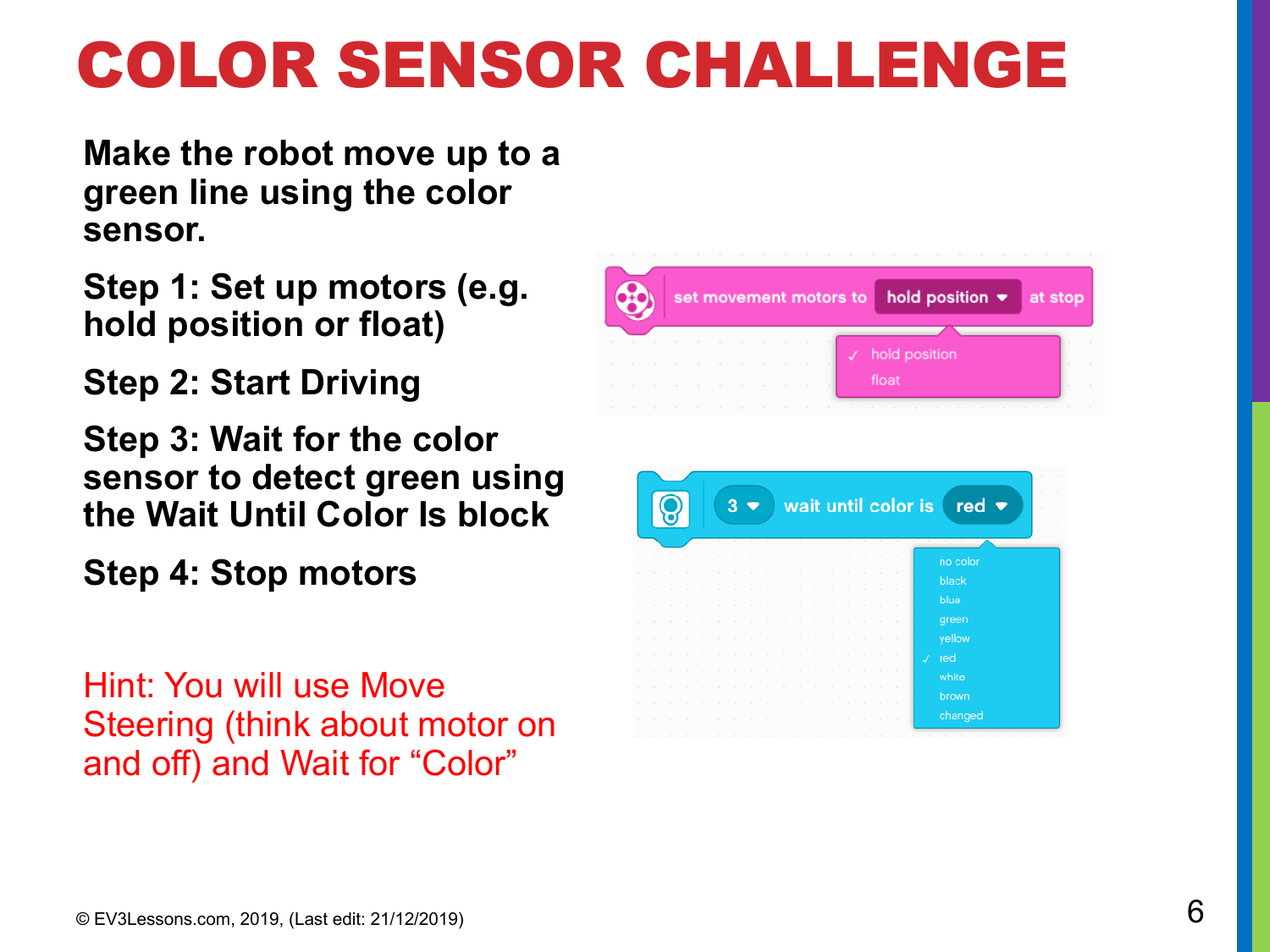# COLOR SENSOR CHALLENGE SOLUTION

- 1. Sets motors to hold position
- 2. Start Moving With Steering At Speed block starts moving the robot and moves on to the next block
- 3. Waits until Color is Green
- 4. Stops moving





FINISH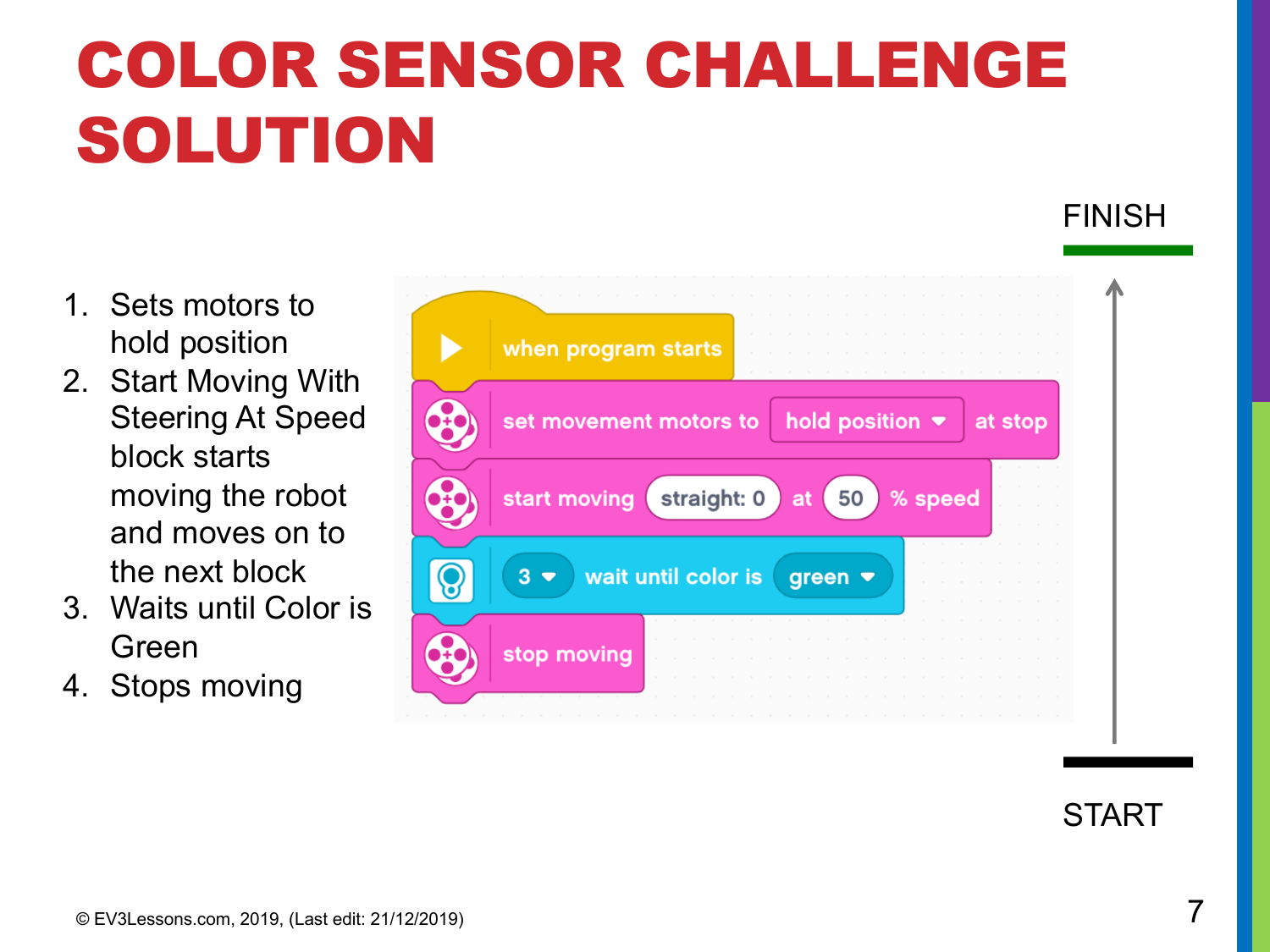#### NOTES FOR EV3-G USERS

- **You can not look for more than one color with just the color sensor blocks**
- **However, other code can be written that will have the same effect.**